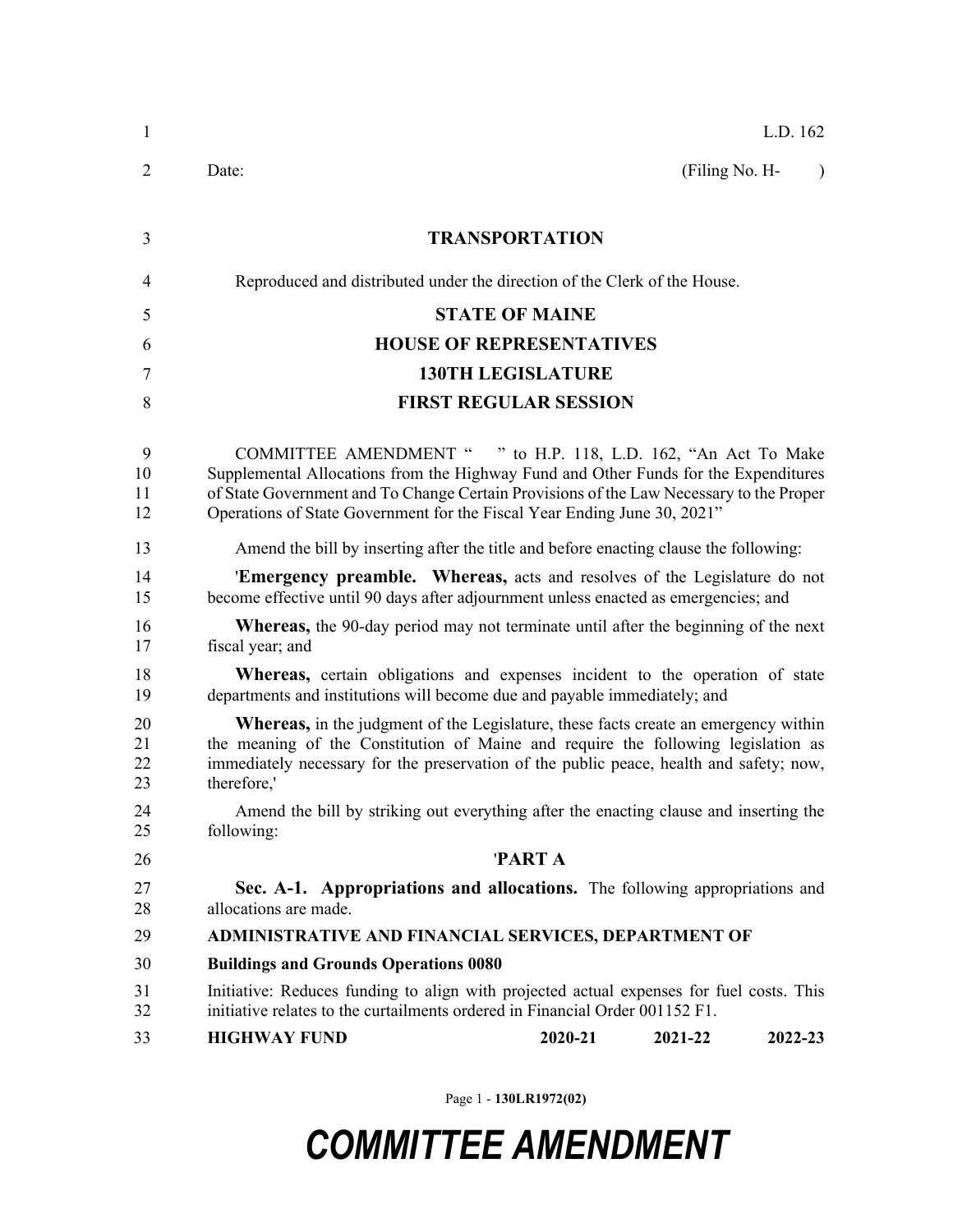COMMITTEE AMENDMENT " " to H.P. 118, L.D. 162

| 1<br>$\overline{2}$  | All Other                                                                                                                                                                                                                             | $(\$22,500)$                           | \$0                   | \$0                   |
|----------------------|---------------------------------------------------------------------------------------------------------------------------------------------------------------------------------------------------------------------------------------|----------------------------------------|-----------------------|-----------------------|
| 3                    | <b>HIGHWAY FUND TOTAL</b>                                                                                                                                                                                                             | (\$22,500)                             | \$0                   | \$0                   |
| 4                    | <b>Buildings and Grounds Operations 0080</b>                                                                                                                                                                                          |                                        |                       |                       |
| 5<br>6               | Initiative: Reduces funding by managing materials and supplies expenses within available<br>resources. This initiative relates to the curtailments ordered in Financial Order 001152 F1.                                              |                                        |                       |                       |
| 7<br>8<br>9          | <b>HIGHWAY FUND</b><br>All Other                                                                                                                                                                                                      | 2020-21<br>(\$18,000)                  | 2021-22<br>\$0        | 2022-23<br>\$0        |
| 10                   | HIGHWAY FUND TOTAL                                                                                                                                                                                                                    | (\$18,000)                             | \$0                   | \$0                   |
| 11                   | <b>Buildings and Grounds Operations 0080</b>                                                                                                                                                                                          |                                        |                       |                       |
| 12<br>13             | Initiative: Reduces funding by deferring planned maintenance of buildings and grounds.<br>This initiative relates to the curtailments ordered in Financial Order 001152 F1.                                                           |                                        |                       |                       |
| 14<br>15<br>16       | <b>HIGHWAY FUND</b><br>All Other                                                                                                                                                                                                      | 2020-21<br>(\$12,000)                  | 2021-22<br>\$0        | 2022-23<br>\$0        |
| 17                   | <b>HIGHWAY FUND TOTAL</b>                                                                                                                                                                                                             | (\$12,000)                             | \$0                   | \$0                   |
| 18                   | <b>Buildings and Grounds Operations 0080</b>                                                                                                                                                                                          |                                        |                       |                       |
| 19<br>20             | Initiative: Reduces funding to align with projected actual expenses for electricity costs.<br>This initiative relates to the curtailments ordered in Financial Order 001152 F1.                                                       |                                        |                       |                       |
| 21<br>22<br>23       | <b>HIGHWAY FUND</b><br>All Other                                                                                                                                                                                                      | 2020-21<br>$(\$4,376)$                 | 2021-22<br>\$0        | 2022-23<br>\$0        |
| 24                   | HIGHWAY FUND TOTAL                                                                                                                                                                                                                    | (\$4,376)                              | \$0                   | \$0                   |
| 25                   | <b>Revenue Services, Bureau of 0002</b>                                                                                                                                                                                               |                                        |                       |                       |
| 26<br>27<br>28       | Initiative: Reduces funding by allocating position costs from the Highway Fund to the<br>General Fund to better reflect actual work percentages. This initiative relates to the<br>curtailments ordered in Financial Order 001152 F1. |                                        |                       |                       |
| 29<br>30<br>31<br>32 | <b>HIGHWAY FUND</b><br><b>Personal Services</b><br>All Other                                                                                                                                                                          | 2020-21<br>$(\$50,047)$<br>$(\$3,210)$ | 2021-22<br>\$0<br>\$0 | 2022-23<br>\$0<br>\$0 |
| 33<br>34             | HIGHWAY FUND TOTAL                                                                                                                                                                                                                    | $(\$53,257)$                           | \$0                   | \$0                   |
| 35<br>36<br>37<br>38 | <b>ADMINISTRATIVE AND</b><br><b>FINANCIAL SERVICES,</b><br><b>DEPARTMENT OF</b><br><b>DEPARTMENT TOTALS</b>                                                                                                                           | 2020-21                                | 2021-22               | 2022-23               |
| 39<br>40<br>41       | <b>HIGHWAY FUND</b>                                                                                                                                                                                                                   | (S110, 133)                            | \$0                   | \$0                   |

Page 2 - **130LR1972(02)**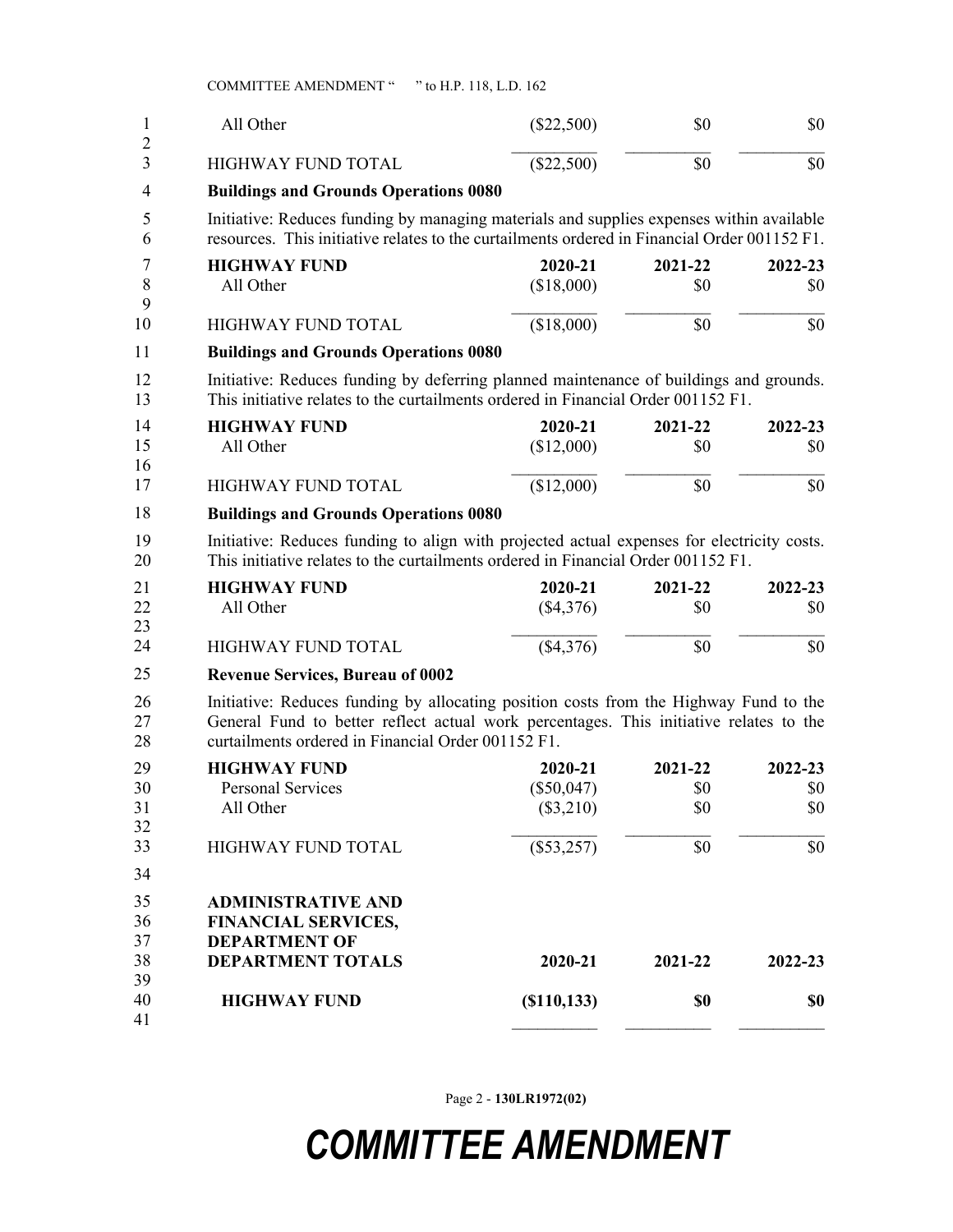| 1<br>$\overline{c}$  | DEPARTMENT TOTAL - ALL<br><b>FUNDS</b>                                                                                                                                                                                                                                                                                                 | (S110, 133)                | \$0            | \$0            |
|----------------------|----------------------------------------------------------------------------------------------------------------------------------------------------------------------------------------------------------------------------------------------------------------------------------------------------------------------------------------|----------------------------|----------------|----------------|
| 3<br>$\overline{4}$  | Sec. A-2. Appropriations and allocations. The following appropriations and<br>allocations are made.                                                                                                                                                                                                                                    |                            |                |                |
| 5                    | MUNICIPAL BOND BANK, MAINE                                                                                                                                                                                                                                                                                                             |                            |                |                |
| 6                    | <b>TransCap Trust Fund Z064</b>                                                                                                                                                                                                                                                                                                        |                            |                |                |
| 7<br>8               | Initiative: Recognizes revenue changes approved by the Revenue Forecasting Committee<br>in its report dated December 1, 2020.                                                                                                                                                                                                          |                            |                |                |
| 9                    | <b>OTHER SPECIAL REVENUE</b>                                                                                                                                                                                                                                                                                                           | 2020-21                    | 2021-22        | 2022-23        |
| 10<br>11             | <b>FUNDS</b><br>All Other                                                                                                                                                                                                                                                                                                              | \$599,823                  | \$0            | \$0            |
| 12<br>13<br>14       | OTHER SPECIAL REVENUE FUNDS<br><b>TOTAL</b>                                                                                                                                                                                                                                                                                            | \$599,823                  | \$0            | \$0            |
| 15<br>16             | Sec. A-3. Appropriations and allocations. The following appropriations and<br>allocations are made.                                                                                                                                                                                                                                    |                            |                |                |
| 17                   | PUBLIC SAFETY, DEPARTMENT OF                                                                                                                                                                                                                                                                                                           |                            |                |                |
| 18                   | <b>Motor Vehicle Inspection 0329</b>                                                                                                                                                                                                                                                                                                   |                            |                |                |
| 19<br>20<br>21<br>22 | Initiative: Reduces funding by using federal Coronavirus Relief Fund funds to support<br>public health and public safety Personal Services costs identified as an allowable use by<br>guidance from the United States Department of the Treasury. This initiative relates to the<br>curtailments ordered in Financial Order 001152 F1. |                            |                |                |
| 23<br>24<br>25       | <b>HIGHWAY FUND</b><br><b>Personal Services</b>                                                                                                                                                                                                                                                                                        | 2020-21<br>$(\$71,651)$    | 2021-22<br>\$0 | 2022-23<br>\$0 |
| 26                   | <b>HIGHWAY FUND TOTAL</b>                                                                                                                                                                                                                                                                                                              | $(\$71,651)$               | \$0            | \$0            |
| 27                   | <b>State Police 0291</b>                                                                                                                                                                                                                                                                                                               |                            |                |                |
| 28<br>29<br>30<br>31 | Initiative: Reduces funding by using federal Coronavirus Relief Fund funds to support<br>public health and public safety Personal Services costs identified as an allowable use by<br>guidance from the United States Department of the Treasury. This initiative relates to the<br>curtailments ordered in Financial Order 001152 F1. |                            |                |                |
| 32<br>33             | <b>HIGHWAY FUND</b><br><b>Personal Services</b>                                                                                                                                                                                                                                                                                        | 2020-21<br>$(\$6,393,340)$ | 2021-22<br>\$0 | 2022-23<br>\$0 |
| 34<br>35             | <b>HIGHWAY FUND TOTAL</b>                                                                                                                                                                                                                                                                                                              | $(\$6,393,340)$            | \$0            | \$0            |
| 36                   | <b>Traffic Safety 0546</b>                                                                                                                                                                                                                                                                                                             |                            |                |                |
| 37<br>38<br>39<br>40 | Initiative: Reduces funding by using federal Coronavirus Relief Fund funds to support<br>public health and public safety Personal Services costs identified as an allowable use by<br>guidance from the United States Department of the Treasury. This initiative relates to the<br>curtailments ordered in Financial Order 001152 F1. |                            |                |                |
| 41                   | <b>HIGHWAY FUND</b>                                                                                                                                                                                                                                                                                                                    | 2020-21                    | 2021-22        | 2022-23        |

Page 3 - **130LR1972(02)**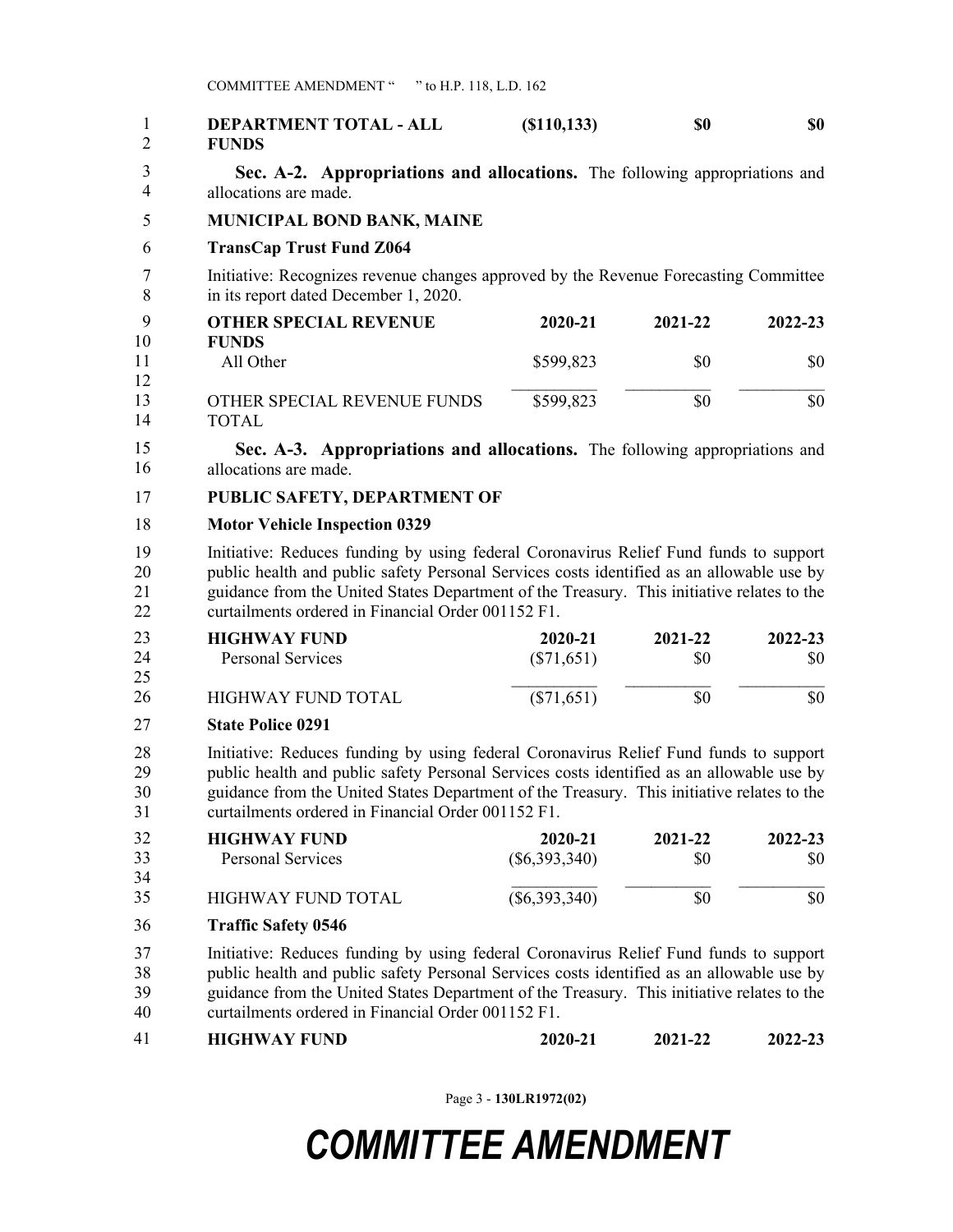COMMITTEE AMENDMENT " " to H.P. 118, L.D. 162

|   | Personal Services  | $(\$490,021)$ | \$0 | \$0 |
|---|--------------------|---------------|-----|-----|
| ∠ | HIGHWAY FUND TOTAL | $(\$490,021)$ | \$0 | \$0 |

1 **Traffic Safety - Commercial Vehicle Enforcement 0715** 4

5 Initiative: Reduces funding by using federal Coronavirus Relief Fund funds to support 6 public health and public safety Personal Services costs identified as an allowable use by 7 guidance from the United States Department of the Treasury. This initiative relates to the 8 curtailments ordered in Financial Order 001152 F1.

|    | <b>HIGHWAY FUND</b> | 2020-21         | 2021-22 | 2022-23 |
|----|---------------------|-----------------|---------|---------|
| 10 | Personal Services   | (\$2,100,945)   | \$0     | SO.     |
|    |                     |                 |         |         |
|    | HIGHWAY FUND TOTAL  | $(\$2,100,945)$ |         | \$0     |

9 13

**PUBLIC SAFETY, DEPARTMENT**  14

| 15 | ОF                            |              |         |         |
|----|-------------------------------|--------------|---------|---------|
| 16 | <b>DEPARTMENT TOTALS</b>      | 2020-21      | 2021-22 | 2022-23 |
| 17 |                               |              |         |         |
| 18 | <b>HIGHWAY FUND</b>           | (S9,055,957) | \$0     | SO.     |
| 19 |                               |              |         |         |
| 20 | <b>DEPARTMENT TOTAL - ALL</b> | (S9,055,957) | \$0     | \$0     |
| 21 | <b>FUNDS</b>                  |              |         |         |

Sec. A-4. Appropriations and allocations. The following appropriations and allocations are made. 22 23

### 24 **SECRETARY OF STATE, DEPARTMENT OF**

### 25 **Administration - Motor Vehicles 0077**

26 Initiative: Reduces funding one time to reflect projected actual expenses for contracted 27 information technology services for hardware and software. This initiative relates to the 28 curtailments ordered in Financial Order 001152 F1.

| 29 | <b>HIGHWAY FUND</b> | 2020-21     | 2021-22 | $2022 - 23$ |
|----|---------------------|-------------|---------|-------------|
| 30 | All Other           | (\$120,000) | \$0     | \$0         |
| 31 |                     |             |         |             |
| 32 | HIGHWAY FUND TOTAL  | (\$120,000) | \$0     | \$0         |

#### 29 **Administration - Motor Vehicles 0077** 33

34 Initiative: Reduces funding one time by managing one vacant Staff Development Specialist 35 IV position until April 2021. This initiative relates to the curtailments ordered in Financial 36 Order 001152 F1.

| 37          | <b>HIGHWAY FUND</b>                | 2020-21      | 2021-22 | 2022-23 |
|-------------|------------------------------------|--------------|---------|---------|
| 38          | <b>Personal Services</b>           | $(\$61,826)$ | \$0     | SO.     |
| 39          |                                    |              |         |         |
| 40          | HIGHWAY FUND TOTAL                 | $(\$61,826)$ | SO      | \$0     |
| $\Lambda$ 1 | Administration Mater Vehicles 0077 |              |         |         |

37 **Administration - Motor Vehicles 0077** 41

Page 4 - **130LR1972(02)**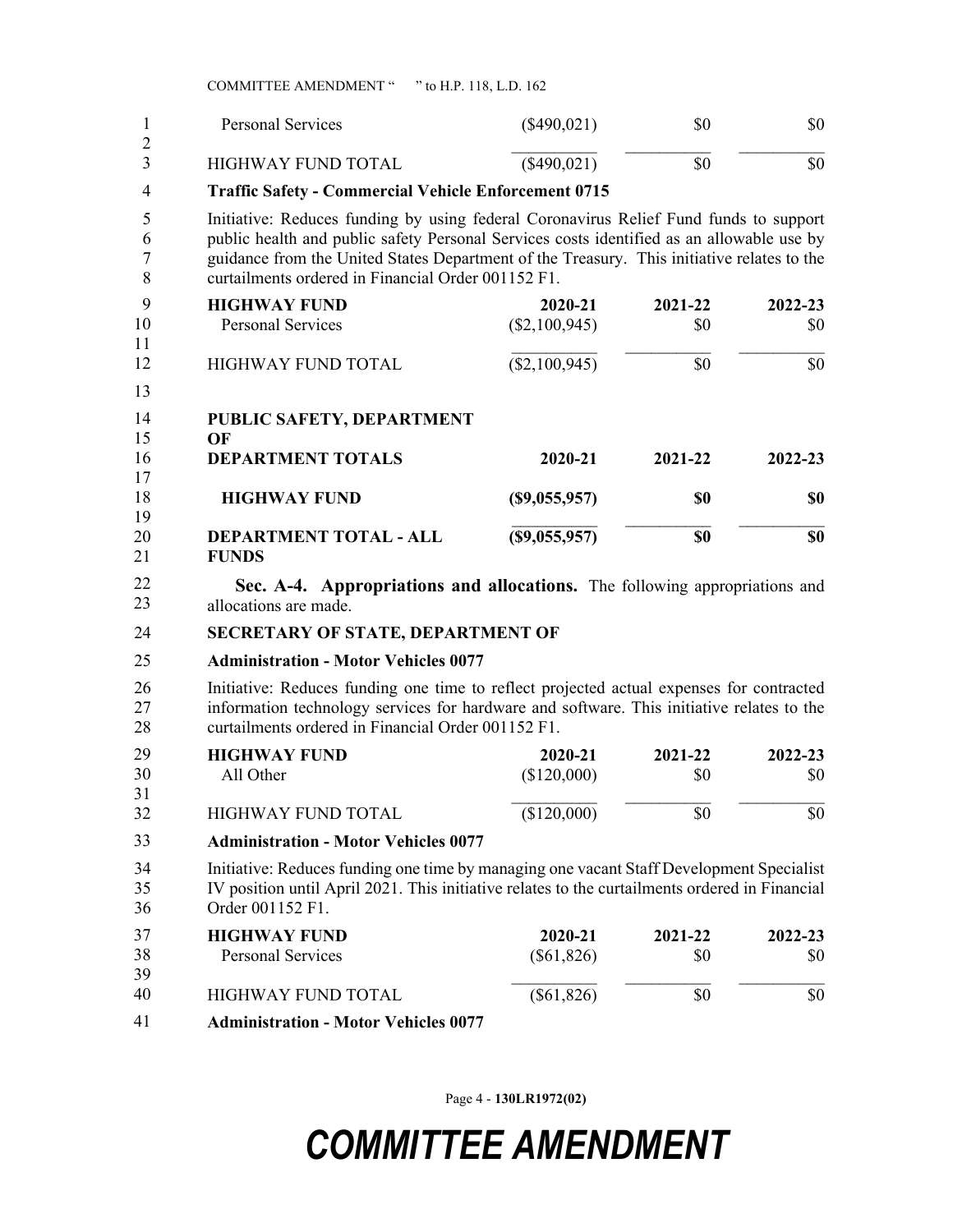1 Initiative: Reduces funding one time by managing miscellaneous professional fees and 2 services expenses within available resources. This initiative relates to the curtailments 3 ordered in Financial Order 001152 F1.

| 4<br>5               | <b>HIGHWAY FUND</b><br>All Other                                                                                                                                                                                                              | 2020-21<br>(\$13,632)  | 2021-22<br>\$0 | 2022-23<br>\$0 |
|----------------------|-----------------------------------------------------------------------------------------------------------------------------------------------------------------------------------------------------------------------------------------------|------------------------|----------------|----------------|
| 6<br>7               | <b>HIGHWAY FUND TOTAL</b>                                                                                                                                                                                                                     | (\$13,632)             | \$0            | \$0            |
| 8                    | <b>Administration - Motor Vehicles 0077</b>                                                                                                                                                                                                   |                        |                |                |
| 9<br>10<br>11        | Initiative: Reduces funding one time to reflect projected actual expenses for out-of-state<br>travel expenses. This initiative relates to the curtailments ordered in Financial Order<br>001152 F1.                                           |                        |                |                |
| 12<br>13<br>14       | <b>HIGHWAY FUND</b><br>All Other                                                                                                                                                                                                              | 2020-21<br>$(\$4,542)$ | 2021-22<br>\$0 | 2022-23<br>\$0 |
| 15                   | <b>HIGHWAY FUND TOTAL</b>                                                                                                                                                                                                                     | $(\$4,542)$            | \$0            | \$0            |
| 16                   | <b>Administration - Motor Vehicles 0077</b>                                                                                                                                                                                                   |                        |                |                |
| 17                   | Initiative: Provides funding for increased costs as a result of higher STA-CAP rates.                                                                                                                                                         |                        |                |                |
| 18<br>19<br>20       | <b>HIGHWAY FUND</b><br>All Other                                                                                                                                                                                                              | 2020-21<br>\$984,645   | 2021-22<br>\$0 | 2022-23<br>\$0 |
| 21                   | <b>HIGHWAY FUND TOTAL</b>                                                                                                                                                                                                                     | \$984,645              | \$0            | \$0            |
| 22                   | <b>Administration - Motor Vehicles 0077</b>                                                                                                                                                                                                   |                        |                |                |
| 23<br>24<br>25       | Initiative: Provides one-time funding for contracted services to modernize driver's license<br>and vehicle services systems. These funds do not lapse but must be carried forward to the<br>next fiscal year to be used for the same purpose. |                        |                |                |
| 26<br>27<br>28       | <b>HIGHWAY FUND</b><br>All Other                                                                                                                                                                                                              | 2020-21<br>\$1,919,990 | 2021-22<br>\$0 | 2022-23<br>\$0 |
| 29                   | <b>HIGHWAY FUND TOTAL</b>                                                                                                                                                                                                                     | \$1,919,990            | \$0            | \$0            |
| 30                   |                                                                                                                                                                                                                                               |                        |                |                |
| 31<br>32<br>33<br>34 | <b>SECRETARY OF STATE,</b><br><b>DEPARTMENT OF</b><br><b>DEPARTMENT TOTALS</b>                                                                                                                                                                | 2020-21                | 2021-22        | 2022-23        |
| 35                   | <b>HIGHWAY FUND</b>                                                                                                                                                                                                                           | \$2,704,635            | \$0            | \$0            |
| 36<br>37<br>38       | DEPARTMENT TOTAL - ALL<br><b>FUNDS</b>                                                                                                                                                                                                        | \$2,704,635            | \$0            | \$0            |
| 39<br>40             | Sec. A-5. Appropriations and allocations. The following appropriations and<br>allocations are made.                                                                                                                                           |                        |                |                |

41 **TRANSPORTATION, DEPARTMENT OF**

42 **Administration 0339**

Page 5 - **130LR1972(02)**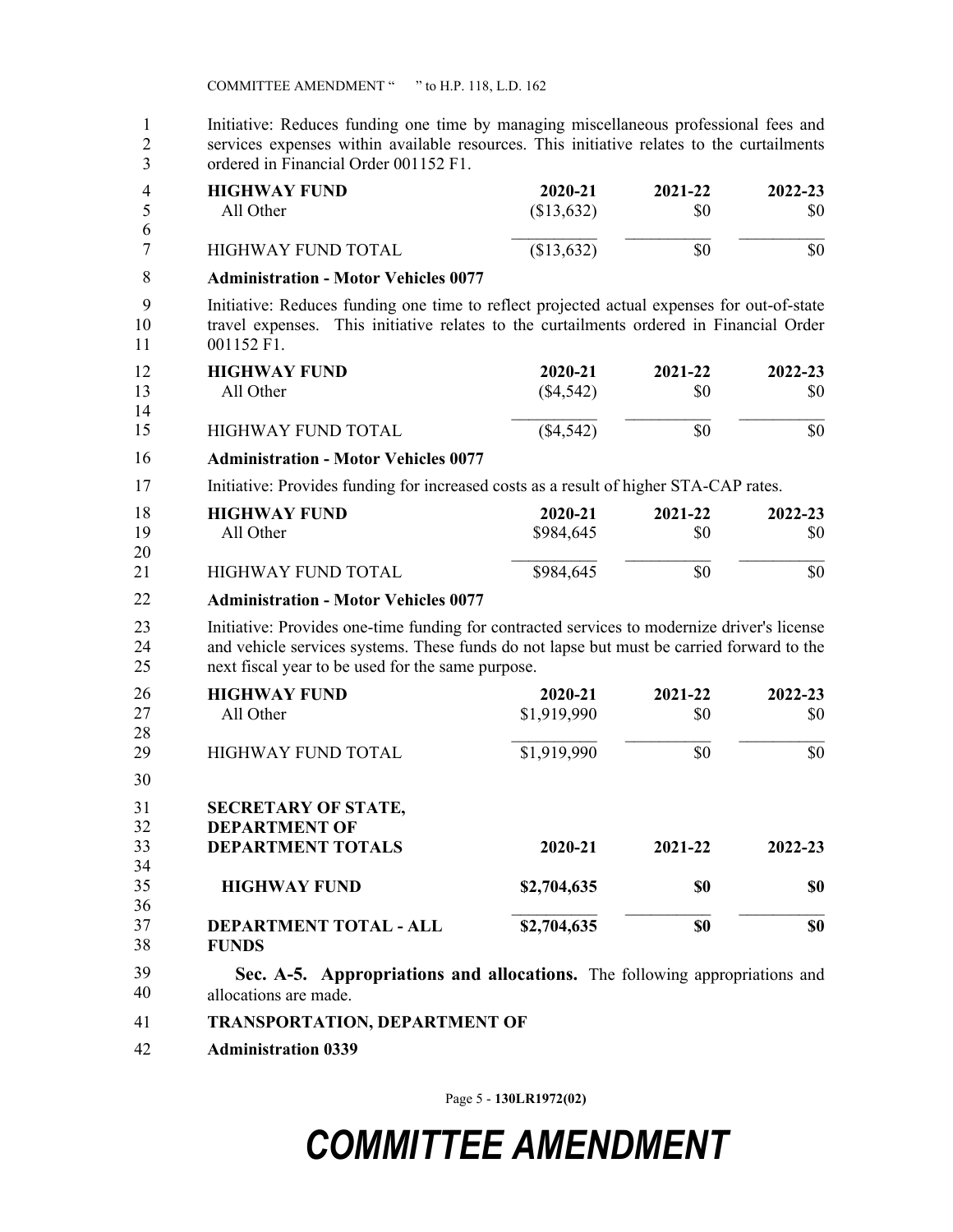1 Initiative: Reduces funding by managing the equivalent of 6 position vacancies within 2 available resources. This initiative relates to the curtailments ordered in Financial Order 3 001152 F1. **HIGHWAY FUND 2020-21 2021-22 2022-23** Personal Services (\$381,610) \$0 \$0 \$0 4 5 6

| ____<br>- | HIGHWAY FUND TOTAL                                                                                  | $(\$381,610)$ | ЭU. | \$0 |
|-----------|-----------------------------------------------------------------------------------------------------|---------------|-----|-----|
|           | $\mathbf{1} \mathbf{B}$ $\mathbf{1} \mathbf{B}$ $\mathbf{A} \mathbf{B}$ $\mathbf{A} \mathbf{B}$<br> |               |     |     |

#### 4 **Highway and Bridge Capital 0406** 8

9 Initiative: Reduces funding by managing the equivalent of 45% of 36 position vacancies 10 within available resources. This initiative relates to the curtailments ordered in Financial 11 Order 001152 F1.

|    | <b>HIGHWAY FUND</b> | 2020-21       | 2021-22 | 2022-23 |
|----|---------------------|---------------|---------|---------|
| 13 | Personal Services   | (S991, 553)   | \$0     | \$0     |
| 14 |                     |               |         |         |
| 15 | HIGHWAY FUND TOTAL  | $(\$991,553)$ | SO      | \$0     |

#### 12 **Highway and Bridge Capital 0406** 16

17 Initiative: Provides an allocation for flexible federal highway funds contained in the so-18 called Coronavirus Response and Relief Supplemental Appropriations Act of 2021 within 19 the federal Consolidated Appropriations Act, 2021.

| 20 | FEDERAL EXPENDITURES FUND | 2020-21      | 2021-22 | 2022-23 |
|----|---------------------------|--------------|---------|---------|
| 21 | Capital Expenditures      | \$15,000,000 | \$0     | \$0     |
| 22 |                           |              |         |         |
| 23 | FEDERAL EXPENDITURES FUND | \$15,000,000 | \$0     | \$0     |
| 24 | TOTAL                     |              |         |         |

#### 20 **Highway Light Capital Z095** 25

26 Initiative: Provides an allocation for flexible federal highway funds contained in the so-27 called Coronavirus Response and Relief Supplemental Appropriations Act of 2021 within 28 the federal Consolidated Appropriations Act, 2021.

| 29 | FEDERAL EXPENDITURES FUND | 2020-21     | 2021-22 | 2022-23 |
|----|---------------------------|-------------|---------|---------|
| 30 | Capital Expenditures      | \$6,000,000 | \$0     | \$0     |
| 31 |                           |             |         |         |
| 32 | FEDERAL EXPENDITURES FUND | \$6,000,000 | \$0     | \$0     |
| 33 | TUTAL                     |             |         |         |

#### 29 **Local Road Assistance Program 0337** 34

35 Initiative: Reduces funding to municipalities for maintenance or improvement of public 36 roads in order to meet the requirement in the Maine Revised Statutes, Title 23, section 37 1803-B that the Local Road Assistance Program be funded at 9% of the Department of 38 Transportation Highway Fund allocations. This initiative relates to the curtailments ordered 39 in Financial Order 001152 F1.

| 40 | <b>HIGHWAY FUND</b> | 2020-21      | 2021-22 | 2022-23 |
|----|---------------------|--------------|---------|---------|
| 41 | All Other           | \$1,066,382) | \$0     | \$0     |
| 42 |                     |              |         |         |

Page 6 - **130LR1972(02)**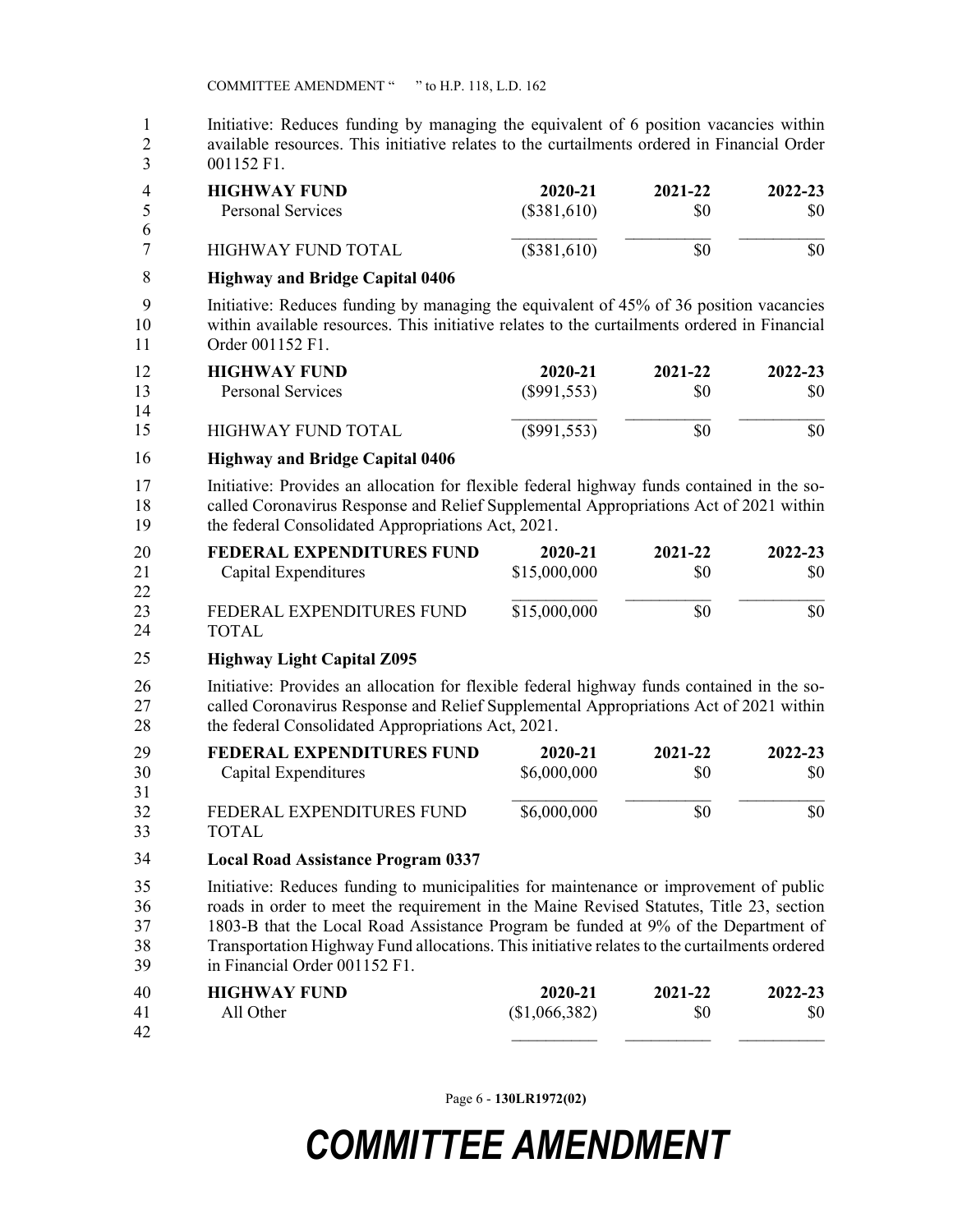COMMITTEE AMENDMENT " " to H.P. 118, L.D. 162

| $\mathbf{1}$   | <b>HIGHWAY FUND TOTAL</b>                                                                                                                                                                                                                  | (\$1,066,382)            | \$0            | \$0            |
|----------------|--------------------------------------------------------------------------------------------------------------------------------------------------------------------------------------------------------------------------------------------|--------------------------|----------------|----------------|
| $\overline{2}$ | <b>Maintenance and Operations 0330</b>                                                                                                                                                                                                     |                          |                |                |
| 3<br>4<br>5    | Initiative: Reduces funding by deferring the planned purchasing of heavy trucks in the Fleet<br>Services program. This initiative relates to the curtailments ordered in Financial Order<br>001152 F1.                                     |                          |                |                |
| 6<br>7<br>8    | <b>HIGHWAY FUND</b><br>All Other                                                                                                                                                                                                           | 2020-21<br>(\$2,000,000) | 2021-22<br>\$0 | 2022-23<br>\$0 |
| 9              | <b>HIGHWAY FUND TOTAL</b>                                                                                                                                                                                                                  | (\$2,000,000)            | \$0            | \$0            |
| 10             | <b>Maintenance and Operations 0330</b>                                                                                                                                                                                                     |                          |                |                |
| 11<br>12<br>13 | Initiative: Reduces funding by managing payments to the Fleet Services program within<br>available resources. This initiative relates to the curtailments ordered in Financial Order<br>001152 F1.                                         |                          |                |                |
| 14<br>15<br>16 | <b>HIGHWAY FUND</b><br>All Other                                                                                                                                                                                                           | 2020-21<br>(\$1,700,000) | 2021-22<br>\$0 | 2022-23<br>\$0 |
| 17             | <b>HIGHWAY FUND TOTAL</b>                                                                                                                                                                                                                  | (\$1,700,000)            | \$0            | \$0            |
| 18             | <b>Maintenance and Operations 0330</b>                                                                                                                                                                                                     |                          |                |                |
| 19<br>20<br>21 | Initiative: Reduces funding by deferring planned payments to the Facility Fund program<br>for maintenance of Department of Transportation facilities. This initiative relates to the<br>curtailments ordered in Financial Order 001152 F1. |                          |                |                |
| 22<br>23<br>24 | <b>HIGHWAY FUND</b><br>All Other                                                                                                                                                                                                           | 2020-21<br>$(\$500,000)$ | 2021-22<br>\$0 | 2022-23<br>\$0 |
| 25             | <b>HIGHWAY FUND TOTAL</b>                                                                                                                                                                                                                  | $(\$500,000)$            | \$0            | \$0            |
| 26             | <b>Maintenance and Operations 0330</b>                                                                                                                                                                                                     |                          |                |                |
| 27<br>28       | Initiative: Reduces funding by managing small equipment purchases within available<br>resources. This initiative relates to the curtailments ordered in Financial Order 001152 F1.                                                         |                          |                |                |
| 29<br>30<br>31 | <b>HIGHWAY FUND</b><br>Capital Expenditures                                                                                                                                                                                                | 2020-21<br>$(\$300,000)$ | 2021-22<br>\$0 | 2022-23<br>\$0 |
| 32             | HIGHWAY FUND TOTAL                                                                                                                                                                                                                         | $(\$300,000)$            | \$0            | \$0            |
| 33             | <b>Multimodal - Freight Rail 0350</b>                                                                                                                                                                                                      |                          |                |                |
| 34<br>35<br>36 | Initiative: Reduces funding by allocating Highway Fund Multimodal - Freight Rail<br>program support to allowable Other Special Revenue Funds sources. This initiative relates<br>to the curtailments ordered in Financial Order 001152 F1. |                          |                |                |
| 37<br>38<br>39 | <b>HIGHWAY FUND</b><br>All Other                                                                                                                                                                                                           | 2020-21<br>$(\$603,599)$ | 2021-22<br>\$0 | 2022-23<br>\$0 |
| 40             | <b>HIGHWAY FUND TOTAL</b>                                                                                                                                                                                                                  | $(\$603,599)$            | \$0            | \$0            |
| 41             | <b>Multimodal - Island Ferry Service Z016</b>                                                                                                                                                                                              |                          |                |                |

Page 7 - **130LR1972(02)**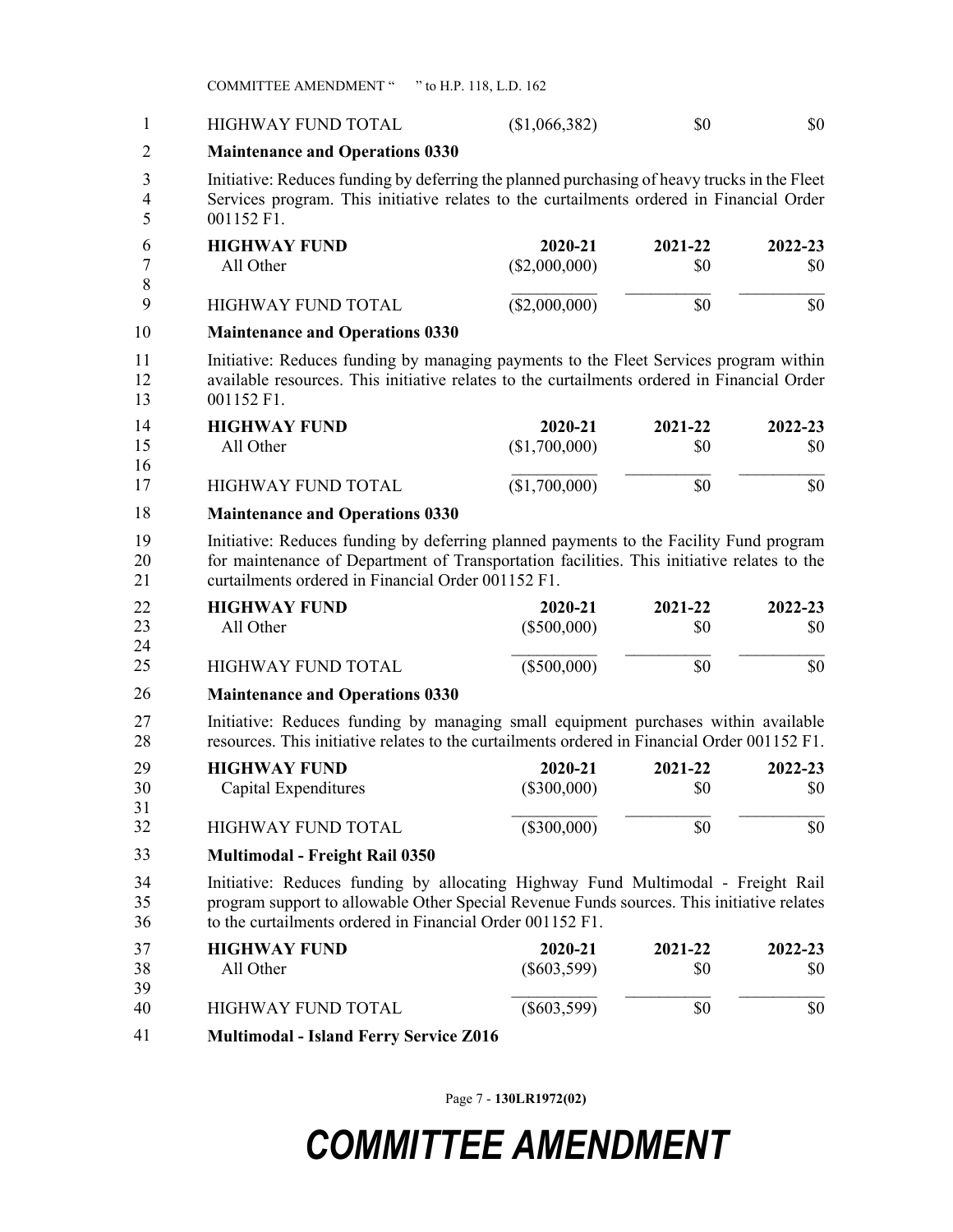1 Initiative: Reduces funding by allocating Highway Fund Multimodal - Island Ferry Service 2 program support to allowable Other Special Revenue Funds sources. This initiative relates 3 to the curtailments ordered in Financial Order 001152 F1.

| to the curtailments ordered in Financial Order 001152 F1.                                                                                                                                                                                                                                                               |                                                      |         |         |
|-------------------------------------------------------------------------------------------------------------------------------------------------------------------------------------------------------------------------------------------------------------------------------------------------------------------------|------------------------------------------------------|---------|---------|
| <b>HIGHWAY FUND</b>                                                                                                                                                                                                                                                                                                     | 2020-21                                              | 2021-22 | 2022-23 |
| All Other                                                                                                                                                                                                                                                                                                               | $(\$6,091,588)$                                      | \$0     | \$0     |
| <b>HIGHWAY FUND TOTAL</b>                                                                                                                                                                                                                                                                                               | $(\$6,091,588)$                                      | \$0     | \$0     |
| <b>TRANSPORTATION,</b>                                                                                                                                                                                                                                                                                                  |                                                      |         |         |
| <b>DEPARTMENT OF</b>                                                                                                                                                                                                                                                                                                    |                                                      |         |         |
| <b>DEPARTMENT TOTALS</b>                                                                                                                                                                                                                                                                                                | 2020-21                                              | 2021-22 | 2022-23 |
| <b>HIGHWAY FUND</b>                                                                                                                                                                                                                                                                                                     | (\$13,634,732)                                       | \$0     | \$0     |
| <b>FEDERAL EXPENDITURES</b><br><b>FUND</b>                                                                                                                                                                                                                                                                              | \$21,000,000                                         | \$0     | \$0     |
| DEPARTMENT TOTAL - ALL<br><b>FUNDS</b>                                                                                                                                                                                                                                                                                  | \$7,365,268                                          | \$0     | \$0     |
|                                                                                                                                                                                                                                                                                                                         | <b>PART B</b>                                        |         |         |
| Sec. B-1. Transfer of funds; Department of Transportation, Local Road                                                                                                                                                                                                                                                   |                                                      |         |         |
| <b>Assistance Program.</b> Notwithstanding any provision of law to the contrary, the State                                                                                                                                                                                                                              |                                                      |         |         |
| Controller shall transfer \$21,712,948 by June 30, 2021 from the unencumbered balance of                                                                                                                                                                                                                                |                                                      |         |         |
| the Local Road Assistance Program, Highway Fund account in the Department of                                                                                                                                                                                                                                            |                                                      |         |         |
| Transportation to the unallocated surplus of the Highway Fund.                                                                                                                                                                                                                                                          |                                                      |         |         |
|                                                                                                                                                                                                                                                                                                                         | <b>PART C</b>                                        |         |         |
| Sec. C-1. Transfer of funds; Department of Transportation, Bond Interest-                                                                                                                                                                                                                                               |                                                      |         |         |
| <b>Highway account.</b> Notwithstanding any provision of law to the contrary, the State                                                                                                                                                                                                                                 |                                                      |         |         |
| Controller shall transfer \$70,109 by June 30, 2021 from the unencumbered balance of the                                                                                                                                                                                                                                |                                                      |         |         |
| Bond Interest-Highway Highway Fund account in the Department of Transportation to the                                                                                                                                                                                                                                   |                                                      |         |         |
|                                                                                                                                                                                                                                                                                                                         |                                                      |         |         |
| unallocated surplus of the Highway Fund.                                                                                                                                                                                                                                                                                |                                                      |         |         |
|                                                                                                                                                                                                                                                                                                                         | <b>PART D</b>                                        |         |         |
| Sec. D-1.                                                                                                                                                                                                                                                                                                               | Transfer of funds; Department of Secretary of State, |         |         |
|                                                                                                                                                                                                                                                                                                                         |                                                      |         |         |
|                                                                                                                                                                                                                                                                                                                         |                                                      |         |         |
|                                                                                                                                                                                                                                                                                                                         |                                                      |         |         |
|                                                                                                                                                                                                                                                                                                                         |                                                      |         |         |
| Administration - Motor Vehicles program. Notwithstanding any provision of law<br>unencumbered balance in the Department of Secretary of State, Administration - Motor<br>Vehicles program, Highway Fund account to the Highway Fund unallocated surplus.'<br>Amend the bill by adding before the summary the following: |                                                      |         |         |
| to the contrary, the State Controller shall transfer \$2,904,635 by June 30, 2021 from the                                                                                                                                                                                                                              |                                                      |         |         |
| <b>Emergency clause.</b> In view of the emergency cited in the preamble, this legislation                                                                                                                                                                                                                               |                                                      |         |         |
| takes effect when approved."<br>Amend the bill by relettering or renumbering any nonconsecutive Part letter or section                                                                                                                                                                                                  |                                                      |         |         |

41 number to read consecutively.

Page 8 - **130LR1972(02)**